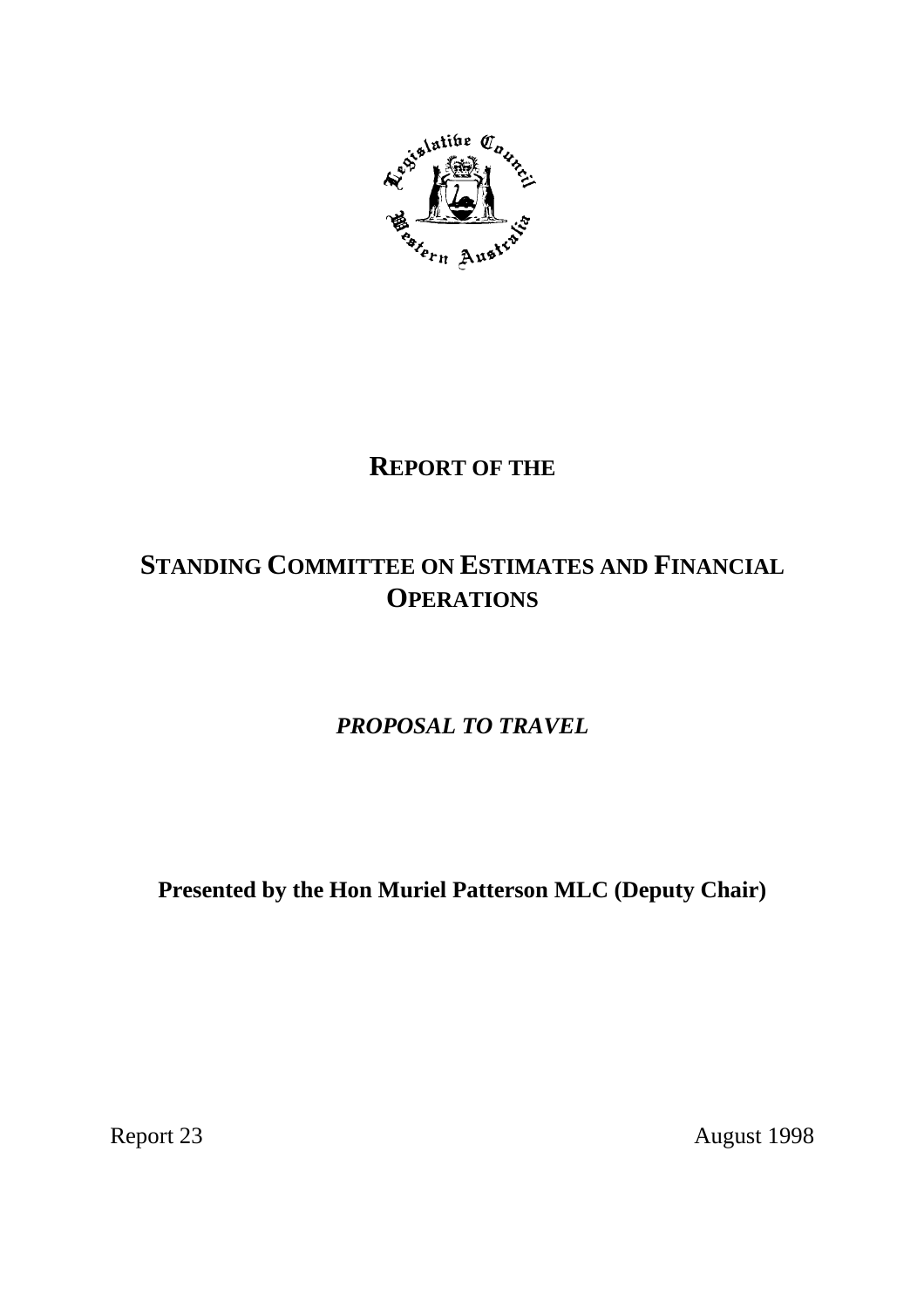## **STANDING COMMITTEE ON ESTIMATES AND FINANCIAL OPERATIONS**

The Standing Committee was established on 21 December 1989 with the following terms of reference:

- 1. There is hereby appointed a Standing Committee to be known as the *Estimates and Financial Operations Committee.*
- 2. The committee consists of 5 members.
- 3. The functions of the Committee are to consider and report on:
	- (a) the estimates of expenditure laid before the Council each year; and
	- (b) any matter relating to the financial administration of the State.
- 4. The Committee shall report on the estimates referred under clause 3 by or within one sitting day of the day on which the second reading of the *Appropriation (Consolidated Revenue Fund) Bill* is moved.
- 5. For the purposes of clause 3(a), the House may appoint not more than 6 members at any stage of its examination.
- 6. A reference in clause 3 to "estimates of expenditure" includes continuing appropriations, however expressed, that do not require annual appropriations.
- 7. The Committee may initiate investigations under clause 3(b) without prejudice to the right of the Council to refer any such matter.

#### **Members of the Committee:**

Hon Mark Nevill MLC (Chairman) Hon Muriel Patterson MLC (Deputy Chair) Hon Edmund Dermer MLC Hon Simon O'Brien MLC Hon Bob Thomas MLC

#### **Staff of the Committee:**

Ms Penny Griffiths (Advisory/Research Officer) Mr Jason Agar (Committee Clerk)

#### **Address:**

Parliament House, Perth WA 6000, Telephone (08) 9222 7300

#### **ISBN NO: 07309 8901 1**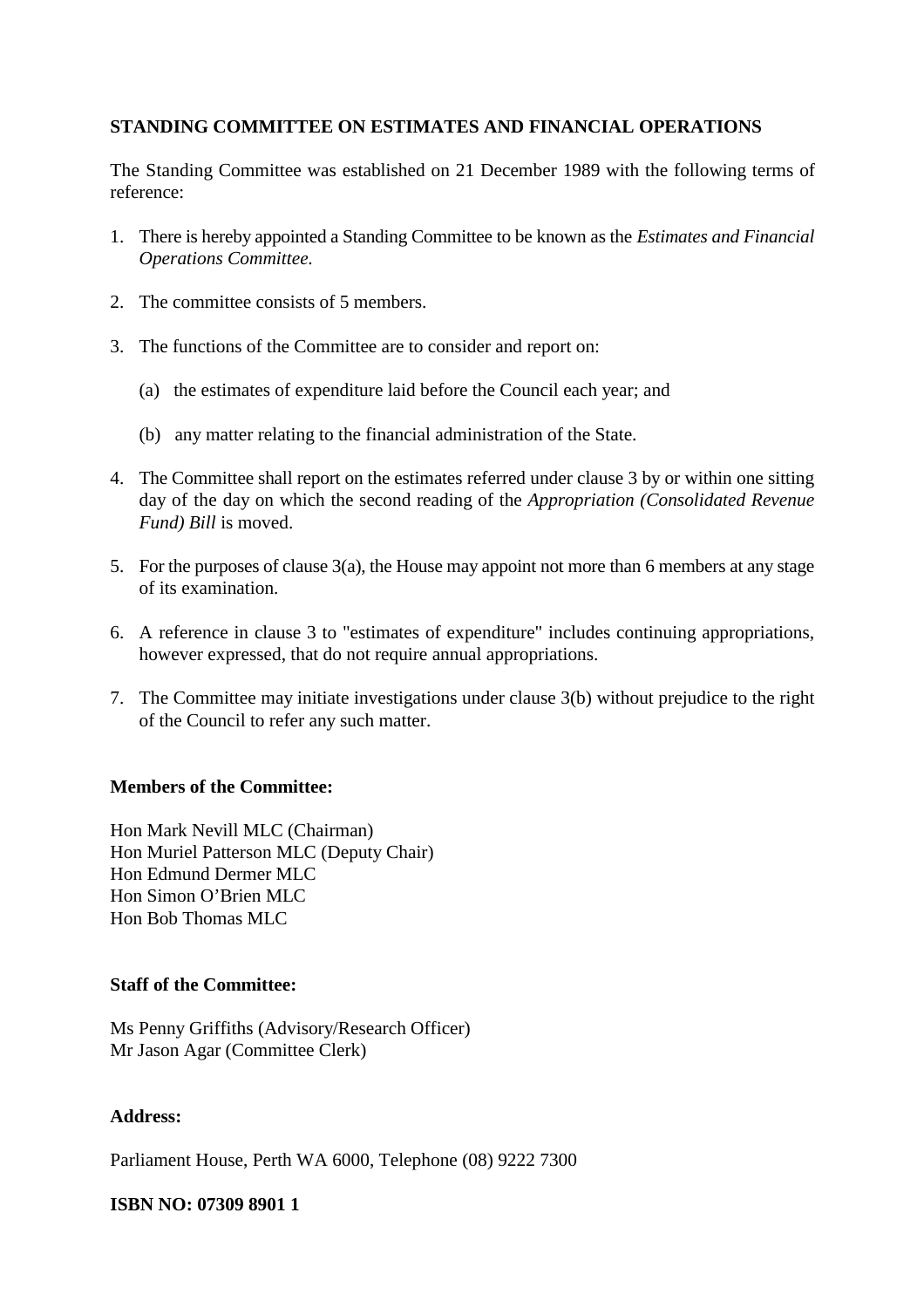### **1. INTRODUCTION**

1.1 The Standing Committee on Estimates and Financial Operations was first appointed on 21 December 1989. Under its Terms of Reference, the Committee is required, *inter alia*, to consider and report on any matter relating to the financial administration of the State.

## **2. BACKGROUND**

- 2.1 At a meeting in February 1998, the Committee expressed concern over the resignation of the Director General of the Ministry of Justice, Mr Gary Byron, and the alleged removal of the Executive Director of Offender Management, Mr Kevin Payne. In this regard, the Committee believed that the apparent disruption at the higher echelons of the Ministry of Justice had a clear impact on the financial administration and efficient day to day running of the Ministry of Justice. Accordingly, the Committee resolved to commence an inquiry into the financial administration of the Ministry of Justice.
- 2.2 The Committee's inquiry initially focused on the resignation of Mr Byron and the alleged removal of Mr Payne.<sup>1</sup> However, it soon became evident to the Committee that the disconcertment within the senior Management levels reflected wider problems within the Ministry of Justice. Accordingly, the Committee expanded its inquiry to include such issues as the allocation and expenditure of financial resources in relation to prison overcrowding, deaths in custody, recidivism rates, prison management, availability of medical facilities within prisons, training of prison officers and staff, rehabilitation services and drug dependent prisoners.
- 2.3 As part of the expanded inquiry, the Committee has heard evidence from numerous witnesses including -
	- & Mr Murray Allan, Parliamentary Commissioner for Administrative Investigations;
	- & Professor Richard Harding, Director of the Crime Research Centre at the University of Western Australia;
	- & Mr John Kirton, Director of Prisons, Offender Management Division, Ministry of Justice;
	- Mr Peter Moore, Director of Operational Standards, Offender Management Division, Ministry of Justice;
	- Mr Ric Stingemore, Secretary, Prison Officers Union;

<sup>&</sup>lt;sup>1</sup> On 2 July 1998, a report on this matter was tabled with the President, the Hon George Cash, which contained a number of recommendations arising from the inquiry.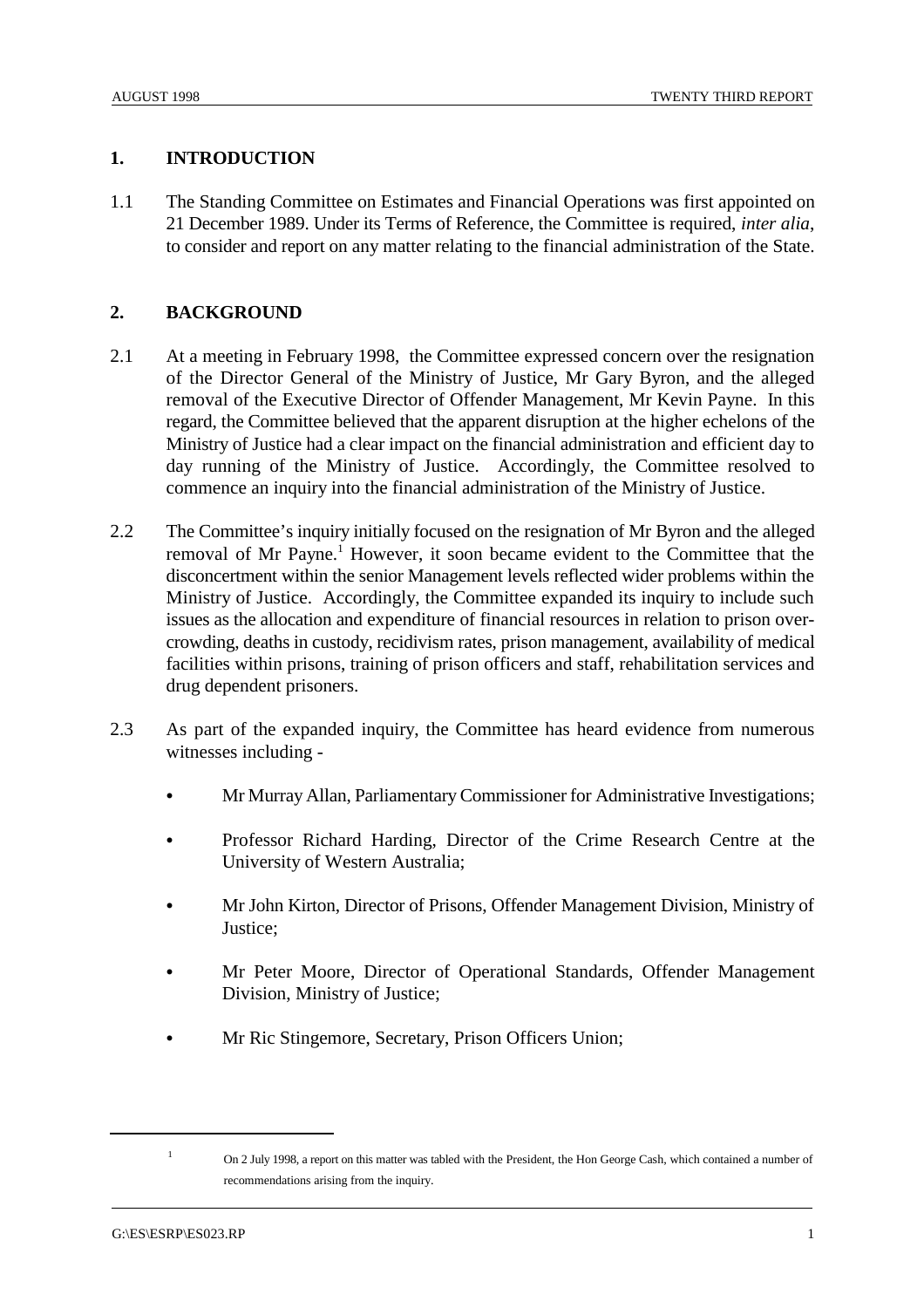- & Mr Kevin Payne, Executive Director, Offender Management Division, Ministry of Justice;2
- & Mr Brian Rankin, Acting Manager/Operational Standards Directorate, Offender Management Division, Ministry of Justice;
- & Mr Jock McNaughton, Manager, Internal Investigations Unit, Canning Vale Prison Complex; and.
- & Mr Athol Jamieson, Acting Executive Director, Offender Management Division, Ministry of Justice.
- 2.4 During the course of the inquiry, the Committee has attended the following prisons
	- Canning Vale Prison;
	- & CWC Remand Centre;
	- & Casuarina Prison; and
	- & Banydup Women's Prison.
- 2.5 In response to requests, the Committee has been provided with numerous documents relating to the financial administration and infrastructure of prisons within the Western Australia system.

## **3. TERMS OF REFERENCE**

- 3.1 The Committee believes that travelling to the United Kingdom, the Netherlands and the United States of America would enhance the inquiry and provide Members with a comprehensive understanding of the relevant issues.
- 3.2 The Committee's Terms of Reference are to conduct an inquiry into the allocation and expenditure of financial resources within the Western Australia prison system in relation  $to -$ 
	- (i) Strategies aimed at reducing the recidivism rates of prisoners.
	- (ii) Strategies to deal with drug dependent prisoners.
	- (iii) The role of an external auditor and/or independent inspectorate.
- 3.4 The Committee considers the Terms of Reference are sufficiently broad to encompass the numerous issues in which enquiries have been made to date.

<sup>&</sup>lt;sup>2</sup> Mr Kevin Payne is currently on special leave and Mr Athol Jamieson has been appointed Acting Executive Director, Offender Management Division, Ministry of Justice.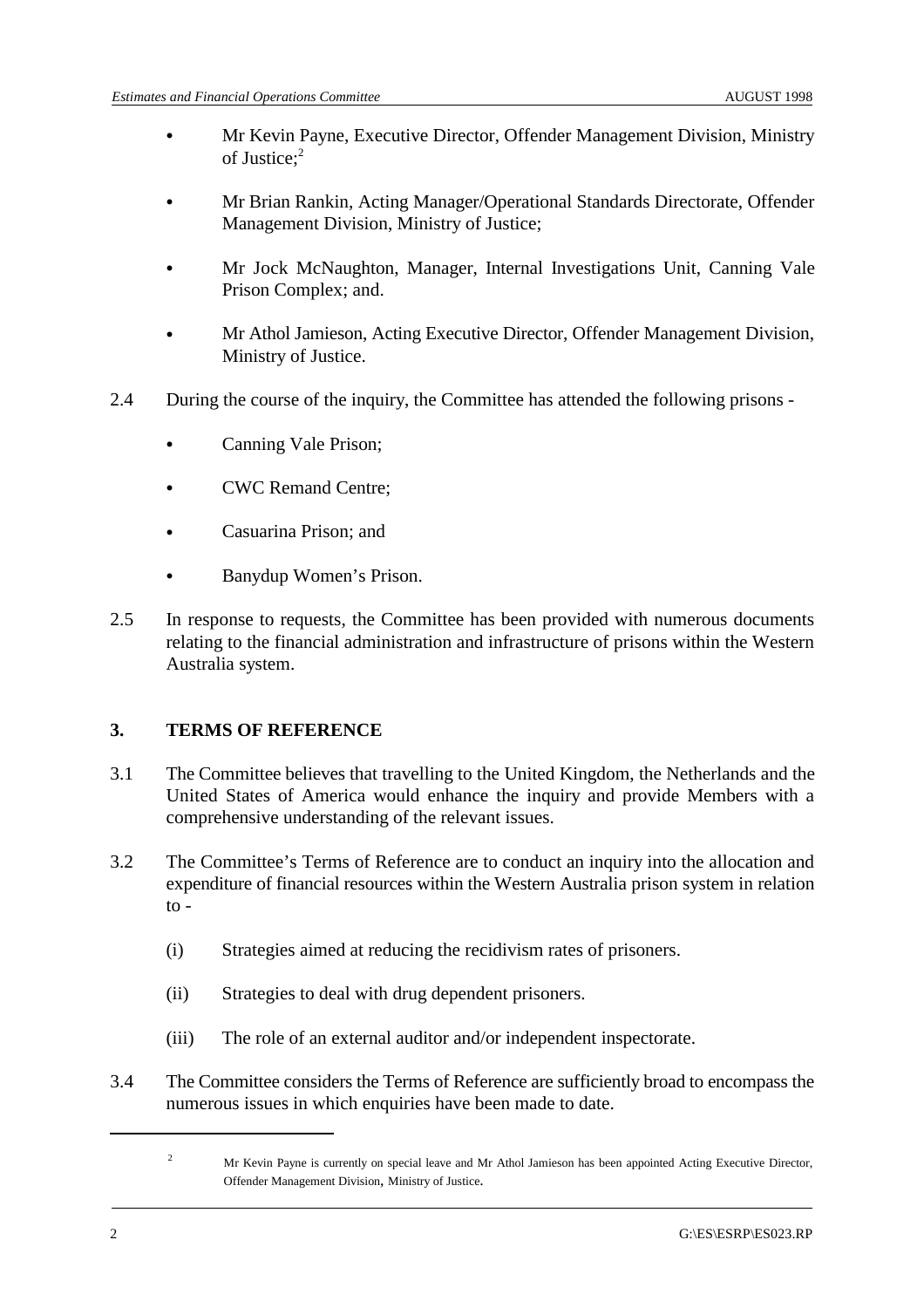### **4. ANALYSIS OF TERMS OF REFERENCE**

4.1 As indicated, the Committee has conducted extensive enquiries into the allocation and expenditure of financial resources in relation to specific areas of the Western Australia prison system. The following is an outline of the relevant issues in relation to the specific items of the Terms of Reference.

#### **Strategies aimed at reducing the recidivism rates of prisoners**

- 4.2 The Committee has concerns over the recidivism rates of prisoners within the Western Australia prison system. $3$  The Committee believes that further research is required to develop prison vocational training and work experience programs with the aim of reducing recidivism rates.
- 4.3 A study has been conducted by the United States Federal Bureau of Prisons, Office of Research and Evaluation, designed to evaluate the impact of prison work experience and vocational training on an offender's behaviour following his or her release to the community. The evaluation commenced in 1983 and data was collected until October 1987 on over 7000 offenders. The researchers reported preliminary findings in 1991, when all offenders in the study had been released to the community for at least one year. In 1995, the researchers again reviewed the study which covered ten (10) years for many of the offenders.
- 4.4 The results of the study showed that the impact of in-prison employment in an industrial work setting and vocational or apprenticeship training can have both short and long term effects reducing the likelihood of recidivism especially for male prisoners. Although the program effects did not appear to have an impact on supervision revocations in the long term, they had an important impact on recommitment for new offences. On average, offenders who receive new sentences will spend a much longer time in a prison than those who only have their supervision revoked. Accordingly, prison work and training programs could have a benefit in reducing prison populations due to recidivism.
- 4.5 The Committee proposes to meet with the Project Directors, Mr William Saylor and Mr Gerald Gaes who are based with the Federal Bureau of Prisons, Office of Research and Evaluation, Washington. The Committee also proposes to address the issue of projects aimed at reducing recidivism rates when attending prisons in the United Kingdom, the Netherlands and the United States of America.

#### **Strategies to deal with drug dependent prisoners**

4.6 During the course of the inquiry, the Committee has obtained information addressing the problems associated with drug dependent prisoners. On the information provided, the Committee is concerned about the availability of drugs within prisons and the rehabilitation programs to deal with drug dependent prisoners.

<sup>&</sup>lt;sup>3</sup> In evidence to the Committee, Professor Harding commented that the recidivism rates for inmates in the Western Australia prison system was *very high*, 11 March 1998, page 5.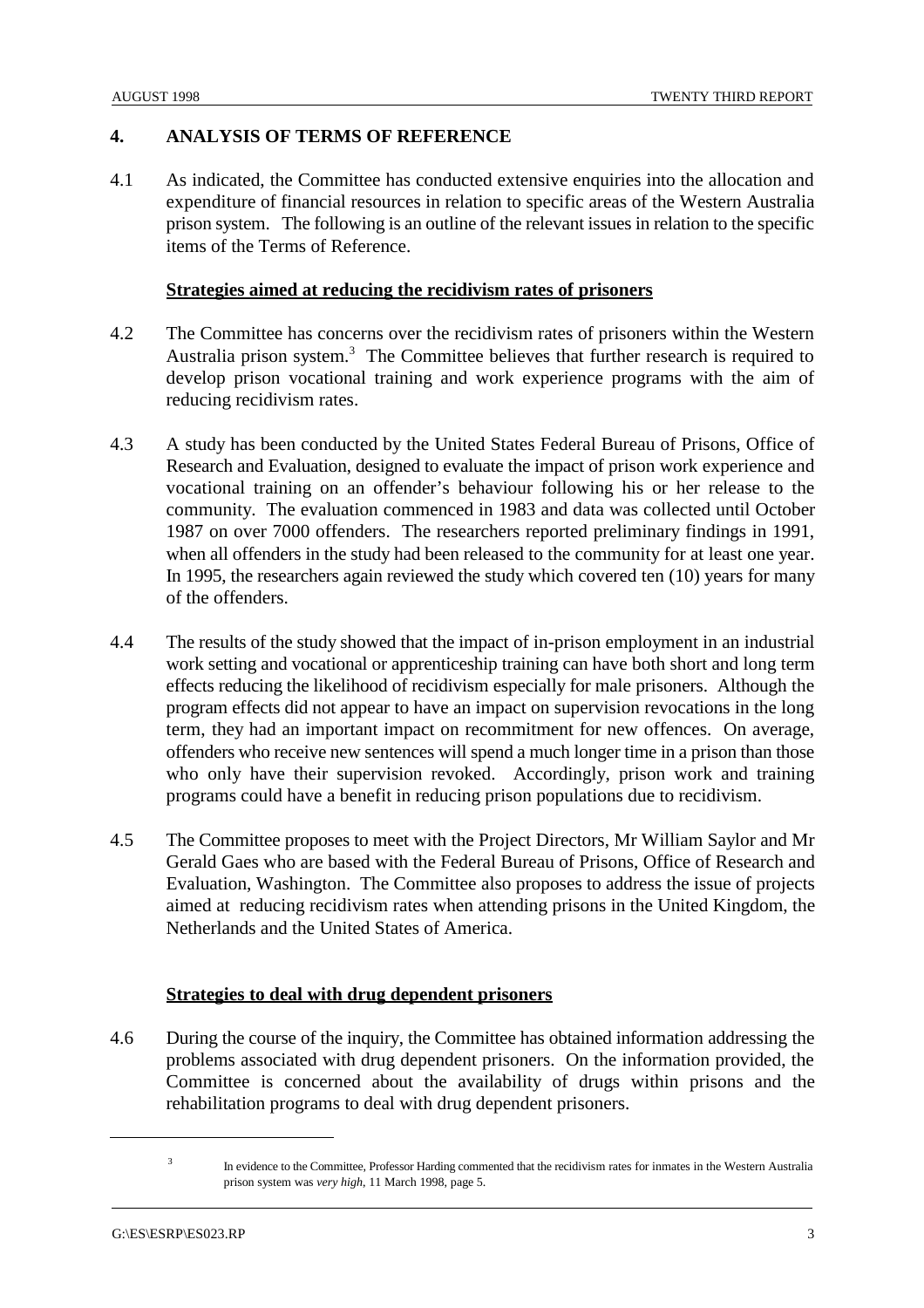- 4.7 Recent studies have been conducted in the United States of America by the Federal Bureau of Prisons concerning drug treatment programs for inmates who receive a *"substance abuse diagnosis".* The goal of the programs is to identify, confront, and alter the attitudes, values and thinking patterns that led to criminal behaviour and drug or alcohol abuse.
- 4.8 An evaluation of the study revealed that cost-effective drug testing and drug treatment programs consistently reduce recidivism rates for offenders. The study involved 1866 inmates at more than 30 institutions. The study found that those who entered, received and completed residential drug abuse treatment were 73 percent less likely to be rearrested than inmates who did not receive such treatment.
- 4.9 The 73 percent reduction in arrest rates, coupled with a 44 percent reduction in drug use for treated subjects, strongly suggests that the Bureau of Prisons' residential drug abuse treatment programs are making a significant difference in the lives of inmates following their release from custody and return to the community.
- 4.10 The Committee has been informed that a Drug Prevention Initiative program conducted by the United Kingdom's Home Office has addressed drug prevention at the various stages of the criminal justice system. The study involves, inter alia, setting up coordinated systems of preventive interventions at five (5) main points in the criminal justice system in South London, Sussex, East Midlands and parts of Greater Manchester.
- 4.11 The Committee has been informed that the Netherlands' prison drug program provides some 400 places in drug free units in prisons and detention centres. The main aims of these units are to motivate drug dependent detainees to accept help and to prepare them actively for external treatment and social rehabilitation. Placement is voluntary, but those who participate must be motivated to end their drug use and undergo urine testing. In addition to general medical and social care, the program involves structured activities such as sport, work and discussions groups.
- 4.12 The Netherlands also operates an Early Care Intervention Systems program aimed at drug offenders within the criminal justice system. The project is aimed at reducing criminality and nuisance caused by addicts by means of an improved and more intensified cooperation between police, judicial authorities and the addiction care sector. Subject to Court approval, some addicts are granted a suspended sentence on the condition that they participate in a care program. If the addict breaches the conditions, an independent judge may revoke the suspension of the provisional detention and rule that the former verdict be reinstated.
- 4.13 In the light of the above, the Committee proposes to meet with the drug studies Project Director, Ms Bernadette Pelissier, Ph.D, who is based with the Federal Bureau of Prisons, Office of Research and Evaluation, Washington. Furthermore, the Committee proposes to meet with the relevant persons from the Home Office, United Kingdom and the Netherlands regarding drug programs. The Committee also proposes to attend a number of prisons where the drug programs have been implemented.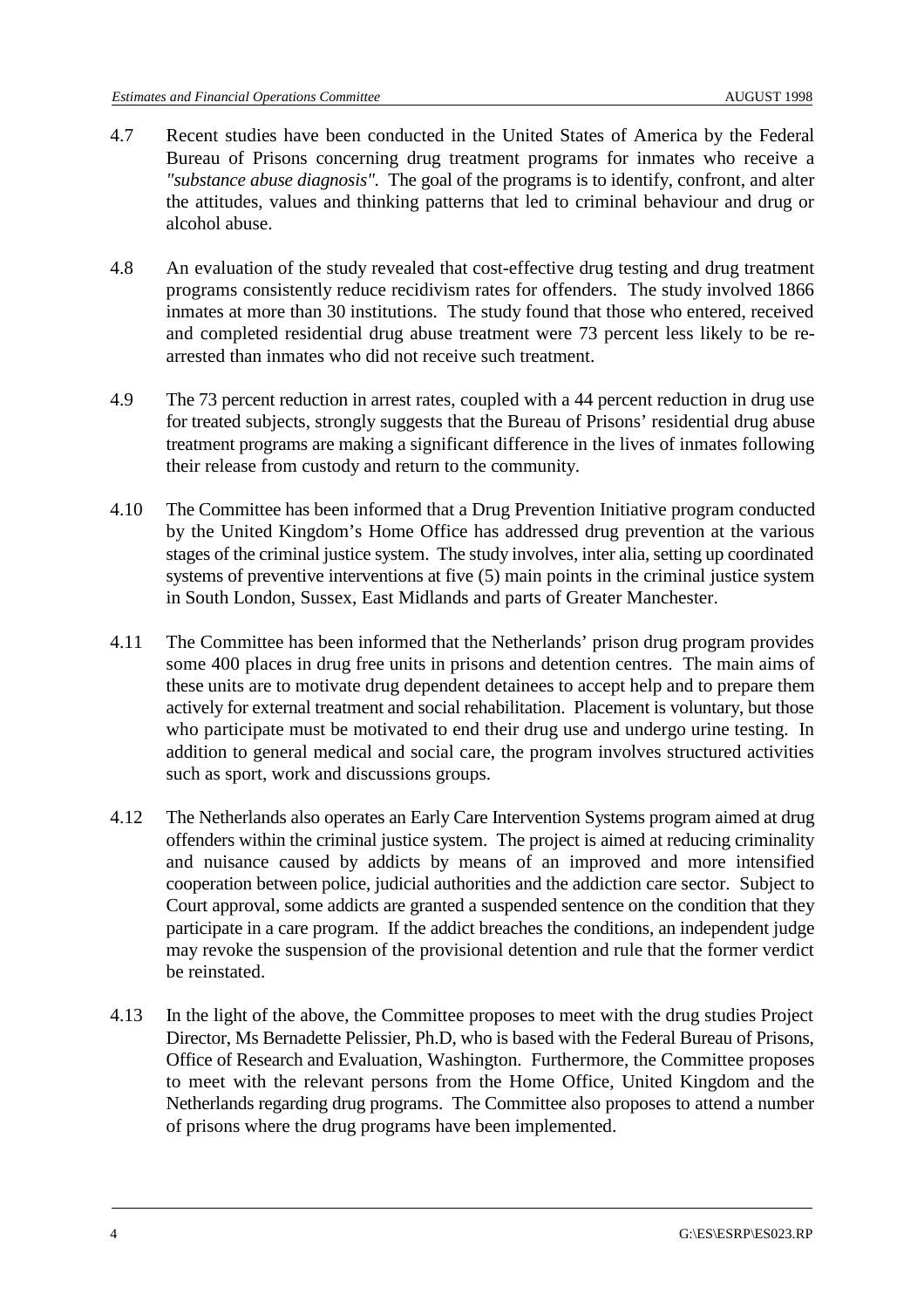#### **The role of an external auditor and/or independent inspectorate**

- 4.14 In evidence to the Committee, Professor Harding argued that there should be an independent inspectorate role within the Western Australia prison system. According to Professor Harding, the best international model of an independent inspectorate is the Chief Inspector of Prisons in the United Kingdom. The Chief Inspector is authorised to conduct unannounced inspections and attends every prison in the United Kingdom at least once every five years.4
- 4.15 Professor Harding referred to the United Kingdom's Chief Inspector's visit to Holloway Women's Prison in 1997. Following the inspection, the Chief Inspector arranged a press conference at which he directed severe criticism at the prison. About six (6) months later, the Chief Inspector returned and noted that there had been a radical upgrading of the prison. In this regard, Professor Harding said that the role of an independent inspectorate is required to obtain "better value for money, better programs and a more purposeful and focused prison system, some efforts at proper program delivery, rehabilitation ..." and was "crucial" to the effective running of a prison.<sup>5</sup>
- 4.16 The Ombudsman informed the Committee that he had had discussions with Professor Harding concerning the role of an independent inspectorate within the Western Australia prison system. The Ombudsman was unable to comment in any detail but said that he agreed with the general terms of Professor Harding's argument for an independent inspectorate.<sup>6</sup>
- 4.17 The Committee considers it important to inquire into the issue of the allocation and expenditure of financial resources in relation to the role of the external auditor/independent inspectorate. In this regard, the Committee proposes to meet with the Chief Inspector of Prisons and also discuss this matter when attending a number of prisons within the United Kingdom.

<sup>&</sup>lt;sup>4</sup> Professor Harding's evidence to the Committee, Il March 1998, page 9.

<sup>&</sup>lt;sup>5</sup> Professor Harding's evidence to the Committee, 11 March 1998, page 9.

 $6$  Ombudsman's evidence to the Committee, 1 April 1998, page 15.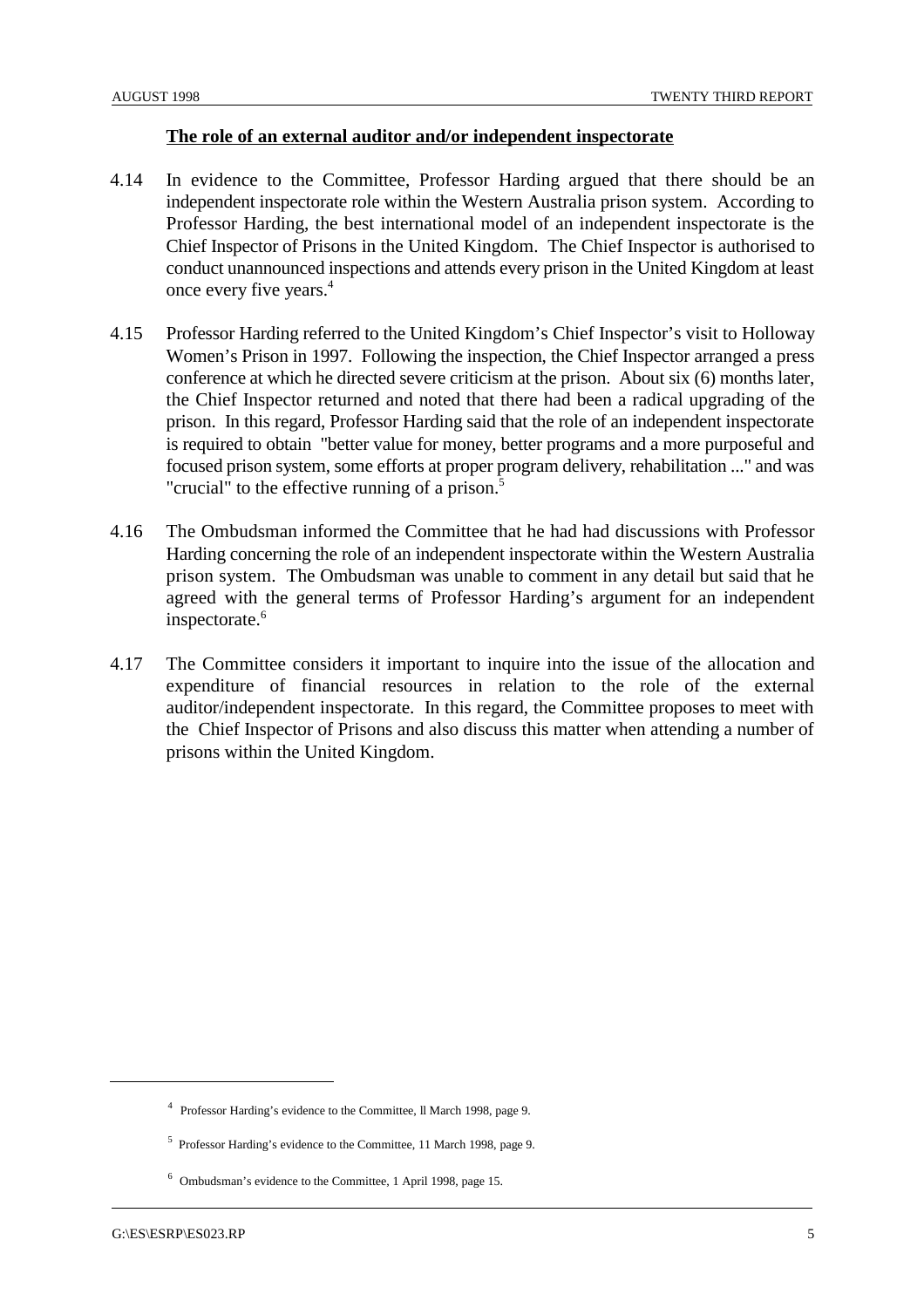# **THIS IS A BLANK PAGE**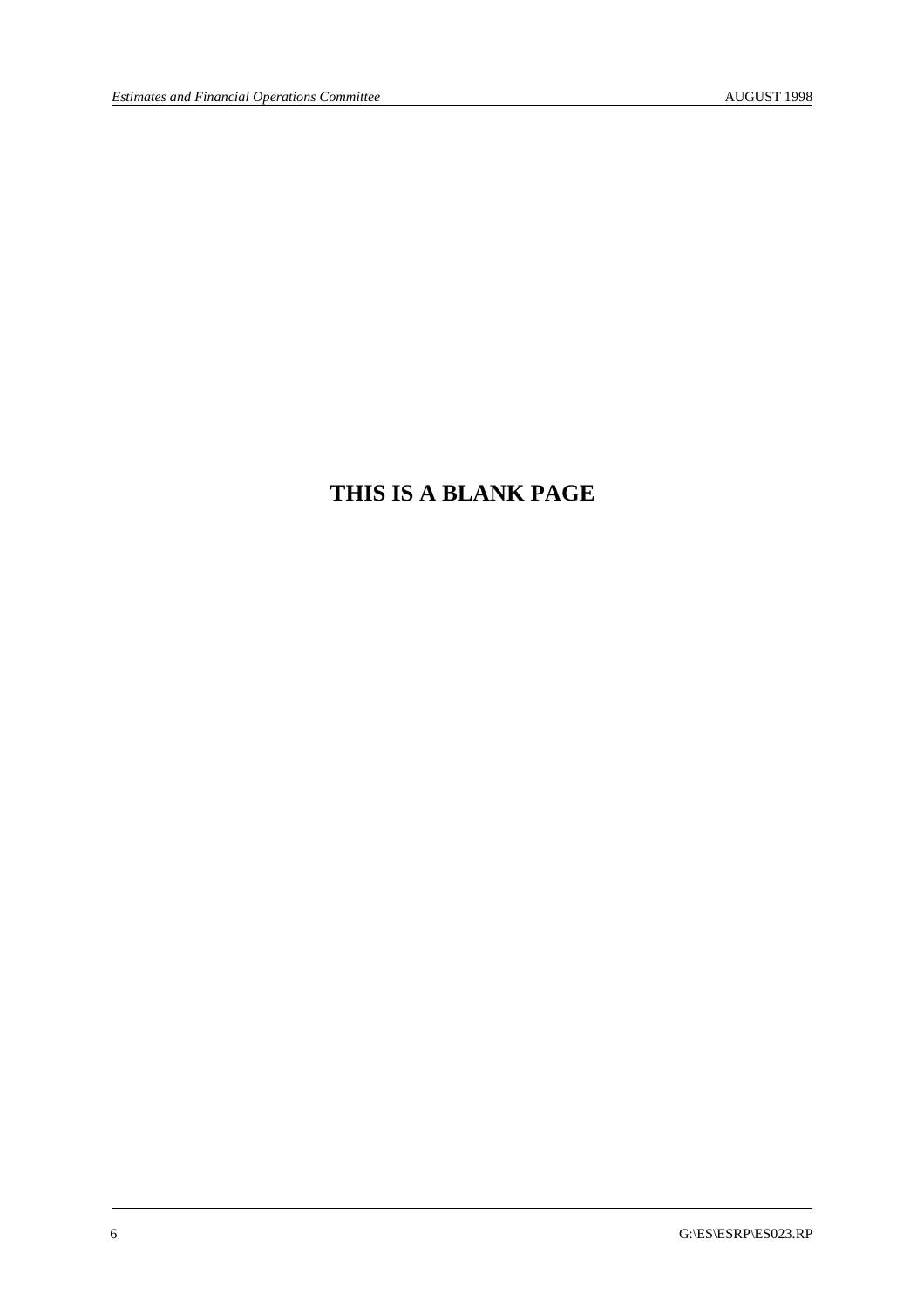# **PROPOSED ITINERARY**

### **THURSDAY 24 SEPTEMBER 1998**

Depart Perth for London, UK.

#### **FRIDAY 25 SEPTEMBER 1998**

Arrive London, UK.

Meeting with the Agent General.

#### **MONDAY 28 SEPTEMBER TO WEDNESDAY 30 SEPTEMBER 1998 - THE UK**

Meetings with -

- Project coordinator of the Home Office Drug Prevention Initiative in relation to the criminal justice system.
- Chief Inspector of Prisons.

Visit the following prisons -

- & Blakenhurst Prison a private prison located near Birmingham.
- Lowdham Grange a private prison located near Nottingham.
- The Wolds a private prison located near Doncaster.
- Bullingdon a public prison located near Doncaster.

#### **THURSDAY 1 OCTOBER TO FRIDAY 2 OCTOBER 1998 - THE NETHERLANDS**

Meetings with -

- Mr A V Vroom, Secretary of the Dutch Association of Prison Directors.
- Coordinators of the Early Care Intervention Systems program.

Visit a number of the drug free units in prisons and detention centres.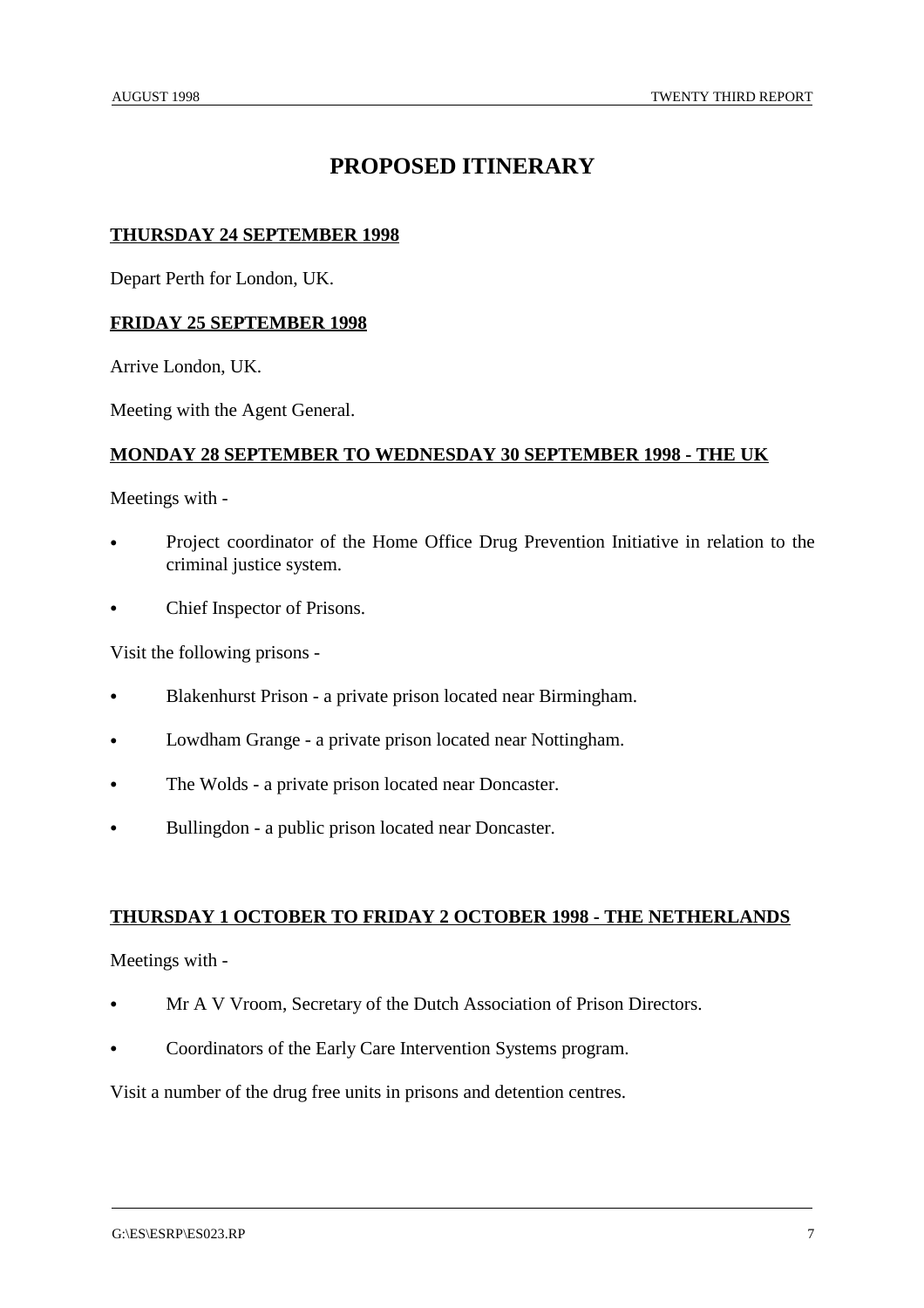# **MONDAY 6 OCTOBER TO MONDAY 12 OCTOBER 1998 - THE UNITED STATES OF AMERICA**

Travel to the United States of America.

Meetings with -

- Drug Studies Project Director, Ms Bernadette Pelissier, Ph D., who is based with the Federal Bureau of Prisons, Office of Research and Evaluation, Washington.
- Recidivism Project Directors, Mr William Saylor and Mr Gerald Gaes who are based with the Federal Bureau of Prisons, Office of Research and Evaluation, Washington.
- & Mr Gerald G Gaes concerning comparisons between private and public prisons and the role of an independent inspectorate.
- Meeting with Senator Jim Kyle, expert on public and private prisons.

The Committee proposes to contact the USA Consulate in Perth and the Australian Ambassador in Washington to obtain further information regarding relevant prisons and organisations to attend while in the United States of America.

The Committee will have prepared a detailed itinerary 2-3 days prior to departure and is happy to provide a copy to Members on request to the Chairman.

#### **MEMBERSHIP**

The Hons Mark Nevill, Muriel Patterson, Simon O'Brien and Bob Thomas will be travelling. The Committee will be assisted by one Advisory/Research Officer and one Committee Clerk.

The trip is endorsed by all members of the Committee.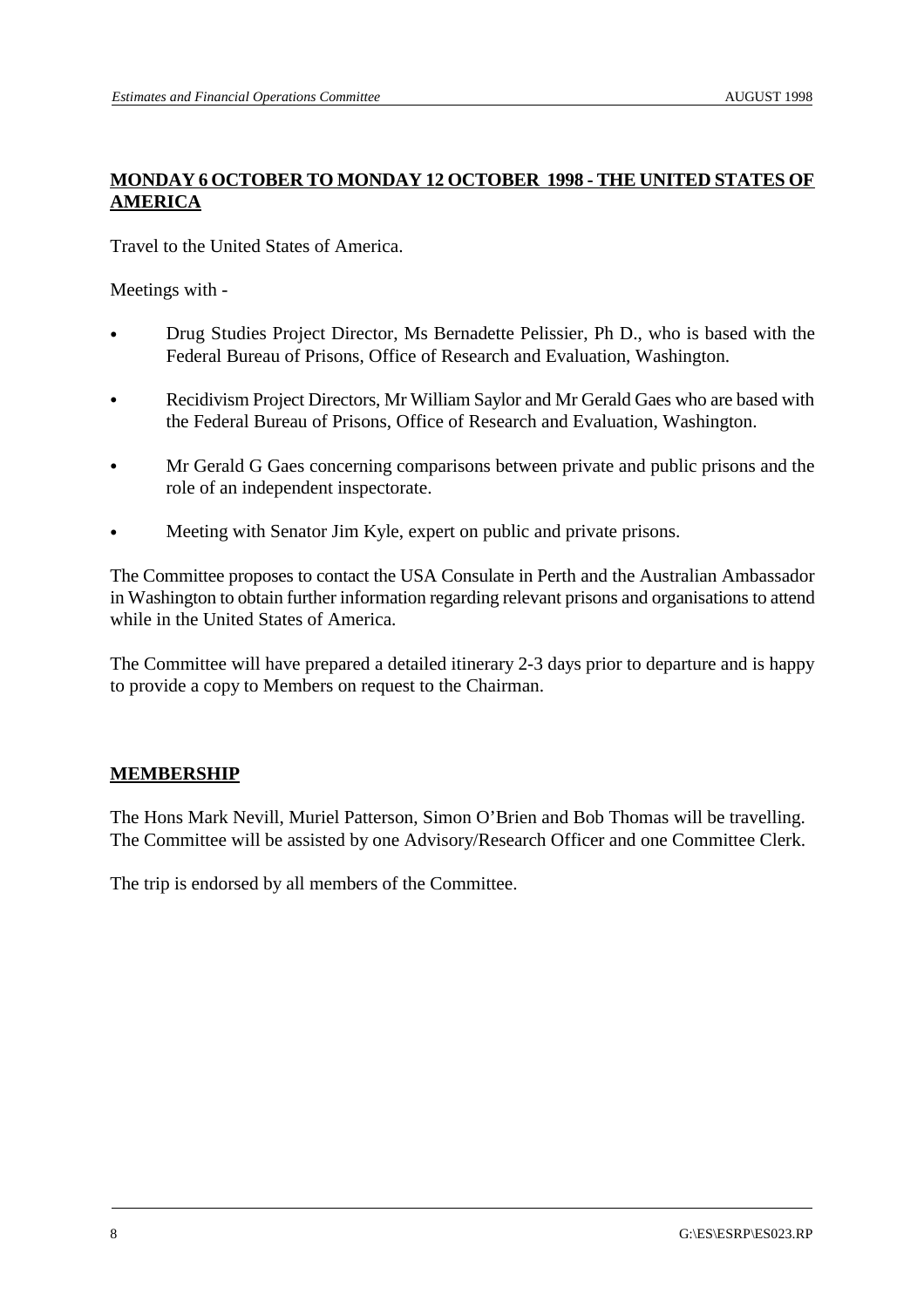# **TRIP COSTINGS**

| Perth - London - Washington return (5399 x 6)                    | 32, 394.00  |
|------------------------------------------------------------------|-------------|
| London - Amsterdam return (727 x 6)                              | 4, 362.00   |
| Meals, Accommodation etc $(300 \times 6 \times 16 \text{ days})$ | 28, 800.00  |
| Incidental allowance $(60 \times 6 \times 16 \text{ days})$      | 5,760.00    |
| <b>Total Approximate Cost</b>                                    | \$71,316.00 |